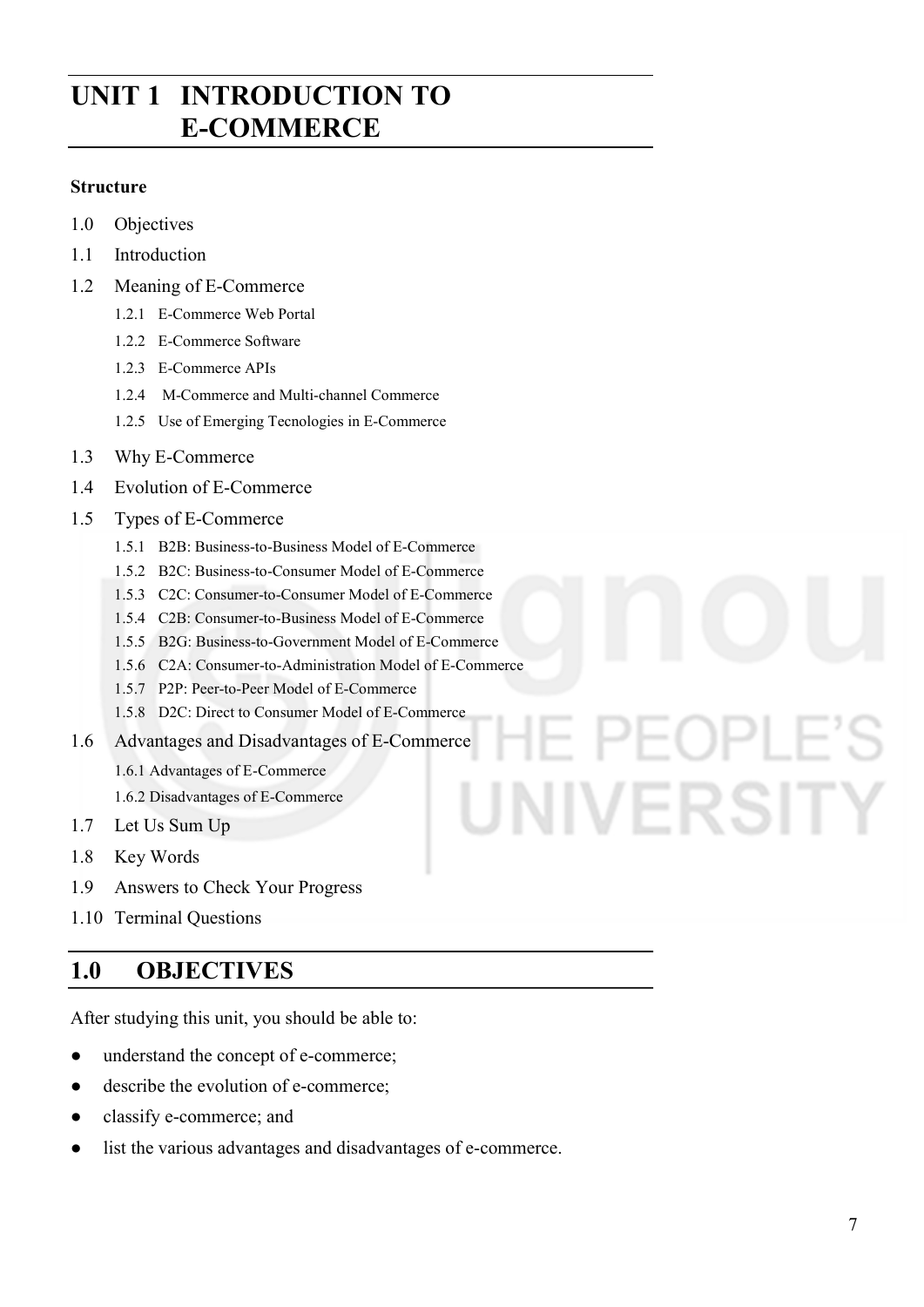**Basics of** 

#### **E-Commerce 1.1 INTRODUCTION**

Internet has revolutionised all aspects of our existence. If one has access to an internet enabled digital device such as a desktop, laptop, tablet or a smartphone, then world seems to be such a small place. This easy access to various kinds of information, services, and product, which is now just a click away, has particularly influenced the way the businesses are transacted using Internet.

Businesses, also called 'commerce', is fundamentally a cost-effective movement involving buying and selling of goods between a buyer and a seller. For example, in a traditional format, a buyer would enter a shop, examine the product, select a particular product and pay for it. To complete this business transaction, the seller too, at his/her end would carry out several business transactions like issuing an invoice, delivering the product and so on. The seller would also undertake several other business functions including management of inventory, financial records, logistics, and so on. Now, with advent and proliferation of Internet, all such business functions, undertaken both by the buyer and the seller, could be smoothly undertaken electronically using Internet by creating a website or a web portal. Buyers and the sellers come together on this specially designed website or web-portal and their transactions cross physical boundaries of the firm.

#### **1.2 MEANING OF E-COMMERCE**

As is obvious, the term e-commerce is an abbreviated term for 'electronic commerce', which refers to the process of undertaking business transactions over internet. Almost anything - ranging from basic items such as breads or soaps, to high end expensive products such as computers or cars and even highly specialised services such as sale of second-hand products to purchase of property, are all available on the related e-commerce web-portals.

Depending on the products and services available, e-commerce web-portals could be understood to be 'Generic' and 'Specific'. Examples of generic ecommerce portals are 'FlipCart', 'Amazon', where one could buy any product, ranging from furniture to flowers. On the other hand 'Big Basket' could be termed as a specific e-commerce web portal as the customer can order for only grocery related products on this web portal.

As we have understood earlier, e-commerce enables buyers to undertake all steps of a purchase decision with the support of various features provided by an e-commerce software. Majority of the business steps are undertaken electronically and not physically. No (or negligible) paperwork is required, nor is any physical contact necessary. Such revolutionary characteristics of ecommerce have made it extremely popular, particularly in present pandemic times.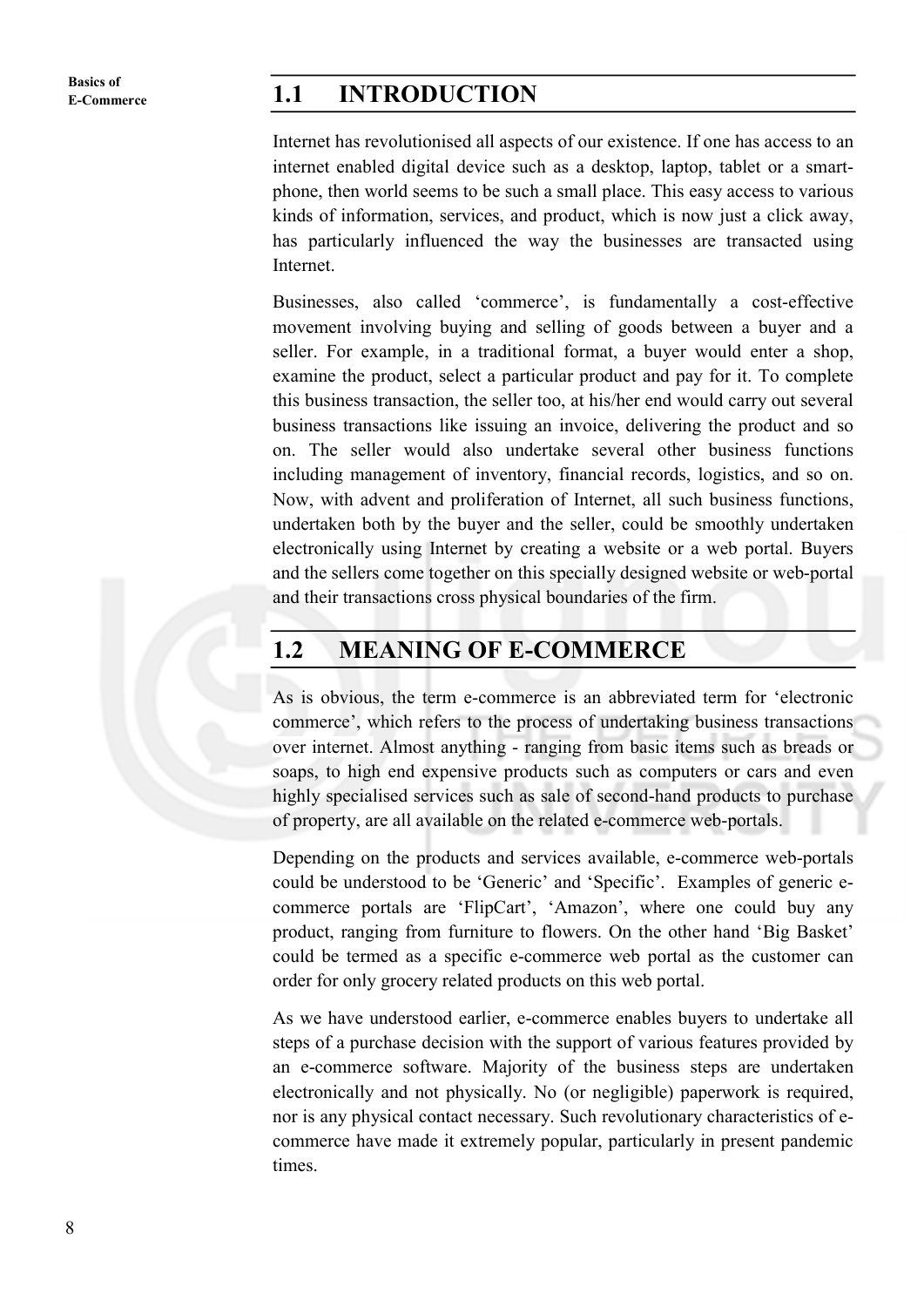# **E-Commerce 1.2.1 E-Commerce Web Portal**

A web portal, also referred only as a 'portal', is an integrated collection of webpages on a particular theme and serves as a single-stop window for that theme. Unlike a website, a portal provides not just the desired information at a single point but also provides other facilities such as an internal searchengine, personalised logins and emails to its regular visitors, online forums and much more. All these features are accessible to the visitor in a userfriendly manner. In several ways, a web-portal could be considered as a collection of several interrelated websites to provide users a more cohesive experience on that theme, for which it is designated.

A web-portal that is specially designed to host the products and services details is called an 'e-commerce web-portal'. It is only through a welldesigned web-portal that sellers can provide its buyers with a wide set of option of products, price-choices, and related services that they offer, using it as an online shopping arena. Therefore, an e-commerce web portal provides a range of online activities related to selling of services as well as products. All these activities are undertaken and managed using specially designed 'ecommerce software' that serves as its 'driving force'.

#### **1.2.2 E-Commerce Software**

An e-commerce software typically ensures that the entire commercial cycle of buying and selling over the Internet is conducted smoothly, both for the buyer as well as the seller. For instance, a typical e-commerce software provides several features including a dedicated engine for searching various products, vendors and/or price preferences for a buyer. It further helps a buyer to select and choose the items to purchase. It enables secure monetary transactions to complete the purchase. While helping a buyer to undertake these steps, an e-commerce software also helps the buyer to collate multiple orders in a dedicated basket, additions/deletions/modifications are permitted to be undertaken anytime on this basket. This software even manages address details and order history for each of its buyers, provides multi-channel product booking/delivery and much more.

By and large, it is the role of the e-commerce software to not just help to conduct the entire business smoothly but also to provide various facilities and utilities to both the buyer and the seller that would evoke trust in them to continue their transactions on these portals.

#### **1.2.3 E-Commerce APIs**

All e-commerce related technologies and features are connected to each other using Application Programming Interfaces (APIs). APIs are ready-to-use, computing interfaces/software intermediaries that help to exchange information from one feature to another, from one software to another, from one platform to another. For example, using a pre-designed e-commerce API, an e-commerce seller can smoothly integrate the portal with a shipping portal and easily 'import' data of the shipments and orders lying on that shipping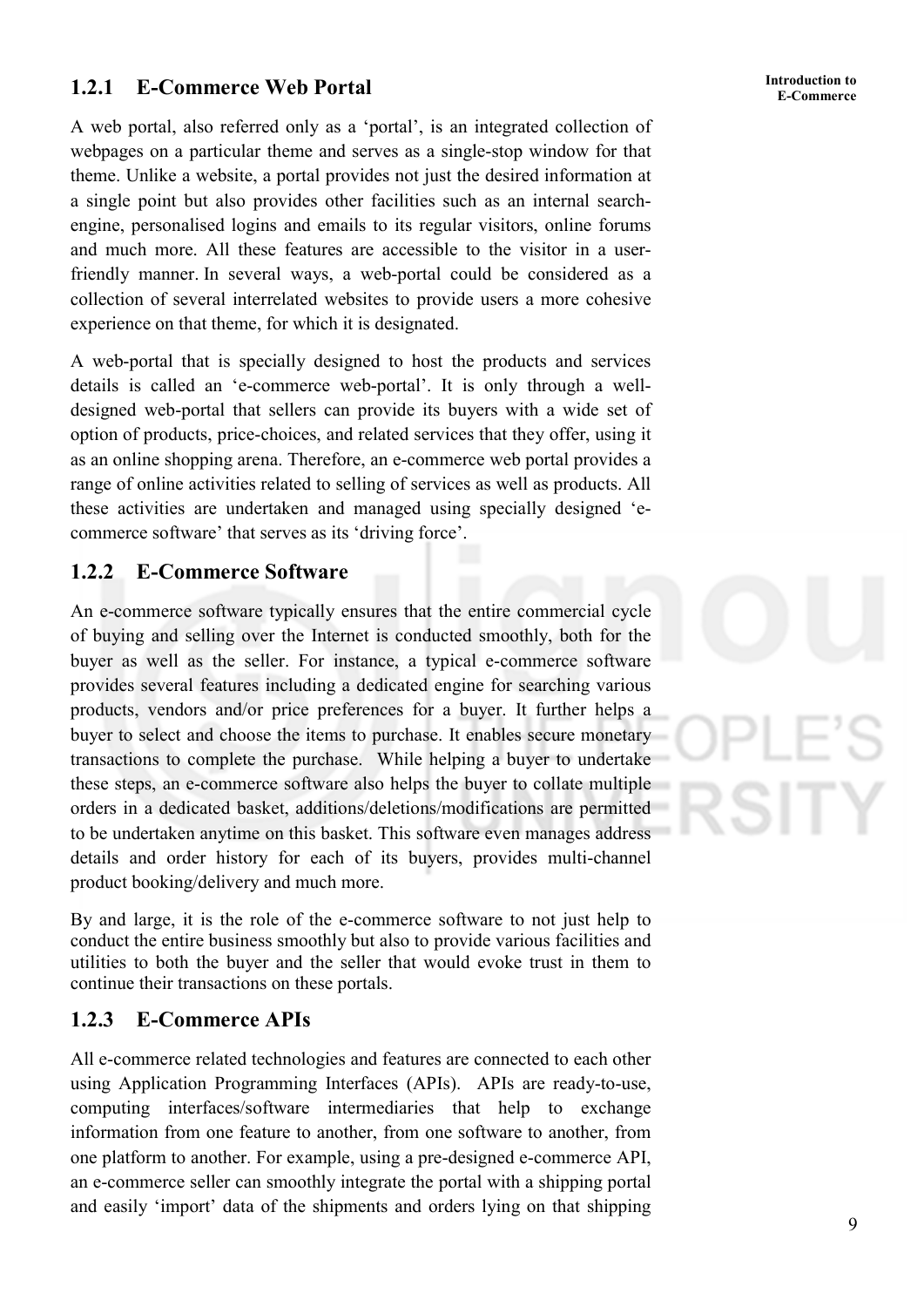portal (called Shipping APIs) and so on. Similarly, there are scores of ecommerce APIs available for getting product details (Product Information APIs), for tracking the inventory management (Inventory APIs), for creating buyer baskets (Order APIs). Similarly, there are Authentication APIs, Catalog APIs, Marketing APIs, Payment APIs and so on. All data exchanges are, therefore, smoothly undertaken by ready-to-use APIs without the explicit need of programming.

#### **1.2.4 M-Commerce and Multi-channel Commerce**

All software features, that are available on an e-commerce web-portal are popularly accessible through mobile-friendly application interfaces , called *apps* ( a common abbreviation for Applications). Apart from a web-portal or a mobile phone, several other channels, such as social-media accounts and even physical outlets, too are configured to provide ease-of-access to the buyers. Buyers can select or specify their choices of all the channels that are already provided on the online shopping account. Multichannel commerce extensively employs e-mails and social media as their digital marketing channels. Similarly, sales could be carried out by a seller using either a webportal alone or coupled with a physical, brick-and-mortar store outlets too. The whole purpose of multichannel commerce is to interact in multiple ways with the buyers, which has led to several kinds of e-commerce models (to be covered in the subsequent section).

#### **1.2.5 Use of Emerging Technologies in e-Commerce**

These online accounts are not just routinely programmed but are mostly personalised and contextualised for each individual, using advance programming features provided by Artificial Intelligence (AI) / Machine Learning (ML) techniques. Further with gradual advent, e-commerce web portals now also employ other emerging technologies like Augmented reality (AR), Virtual reality (VR), Block chain and many more. The purpose of employing emerging technologies in an e-commerce web portal is to provide its customers with an enhanced user experience (UX) and comfortable user interface (UI).

Overall, such kind of Internet based business ecosystem that comprises of an e-commerce web-portal, e-commerce software, e-commerce 'app' and ecommerce APIs permit various buyers and sellers to undertake a business transaction comfortably and securely, is referred as 'e-commerce'.

### **1.3 WHY E-COMMERCE**

At present, if we look around us, the books we read, the dresses we wear, the grocery we consume , the new furniture additions we have at our homes / offices, have been primarily bought from e-commerce web portals .

Undoubtedly, e-commerce is emerging as a key field for business expansion as it is economical, accessible, and easy to use. It provides choices and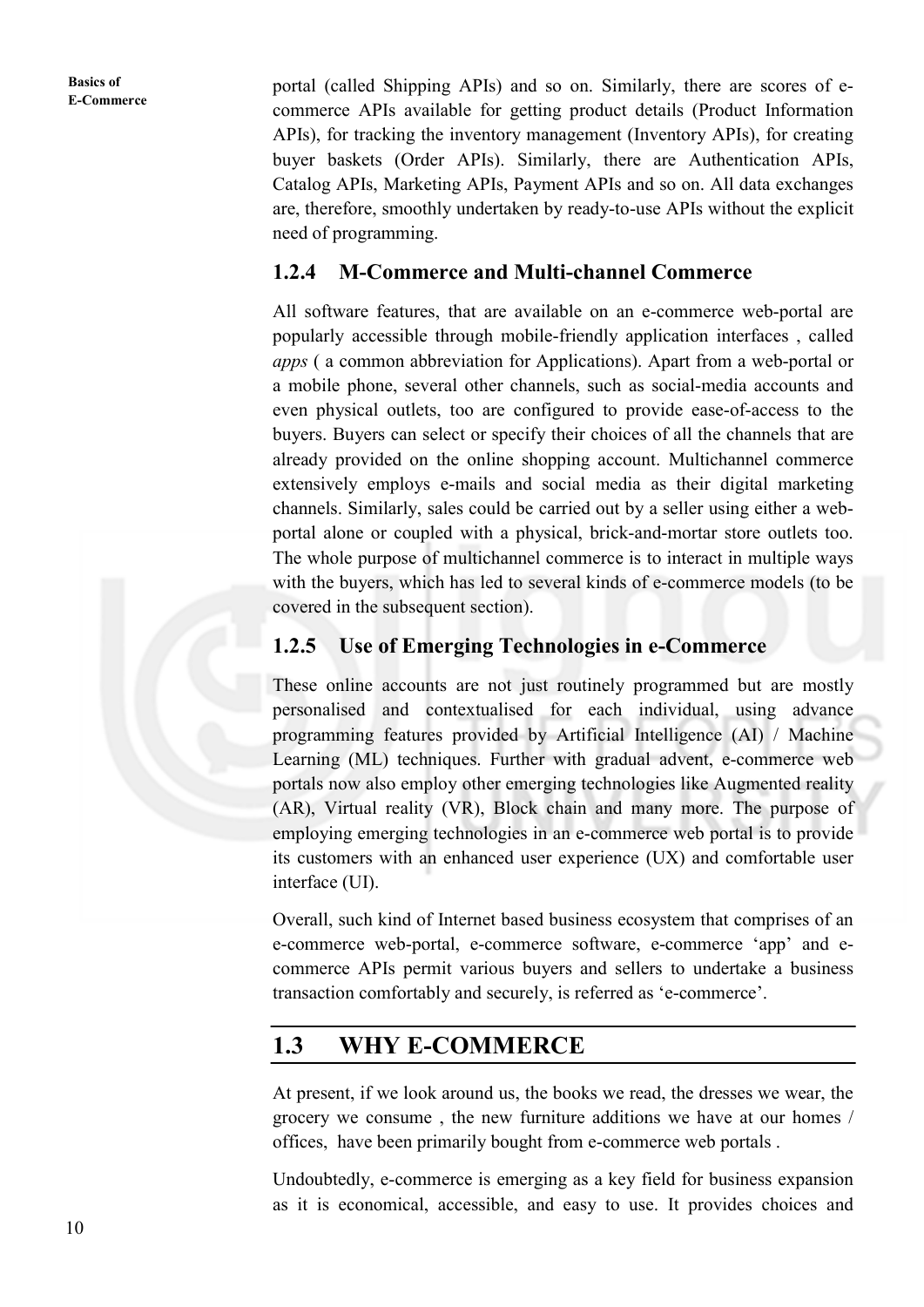**E-Commerce** improved service delivery options to the buyers. Buyers do not have to invest<br>E-Commerce in travelling to various shops to compare and buy the 'best' product. Similarly, a seller does not have to establish a 'brick and mortar'- physical infrastructure for selling any product/ service and can also access more buyers at a much lesser cost. In fact, both buyers and sellers can transact on e-commerce portal, inconsequential of their location or size of the transaction ( Fig 1.1).





**Fig 1.1 : E-Commerce** 

More particularly, e-commerce portals provide buyers an added advantage of comparing varied prices and features of products available on any emarketplace. Competition has tremendously increased, and business models used by companies in conducting their businesses have been completely redefined. This has led to reengineering and digital transformation of all the related business processes such as inventory management, marketing, and customer management and so on. It offers opportunities on a universal basis to give a push to and expand business processes, while developing new models and markets for business organizations across the board.

It is a comparatively new and emerging concept, and hence can transform conventional forms of economic activities, not just at an organisation level but also at the national level. Its impact is already visible in large scale sectors such as finance, retail trade and even in public service delivery including education, health, transportation etc. Indeed e-commerce has made business more competitive, more-fun and surely more easy and diverse.

# **1.4 EVOLUTION OF E-COMMERCE**

It was in the year 1991 that the ease of use of Internet was established by the design of World Wide Web. In the year 1994, Pizza Hut was the first company to offer its Pizza online on its own site (Fig 1.2) and almost after a gap of a year eBay is was found. Initially it was considered only as the process of online submission of supporting documents when a transaction was undertaken.

From the year 1995 onwards, rise of e-commerce, earlier known as "webcommerce" became more prominent. This primarily happened due to the global use and adoption of Internet. This was the time when several retail

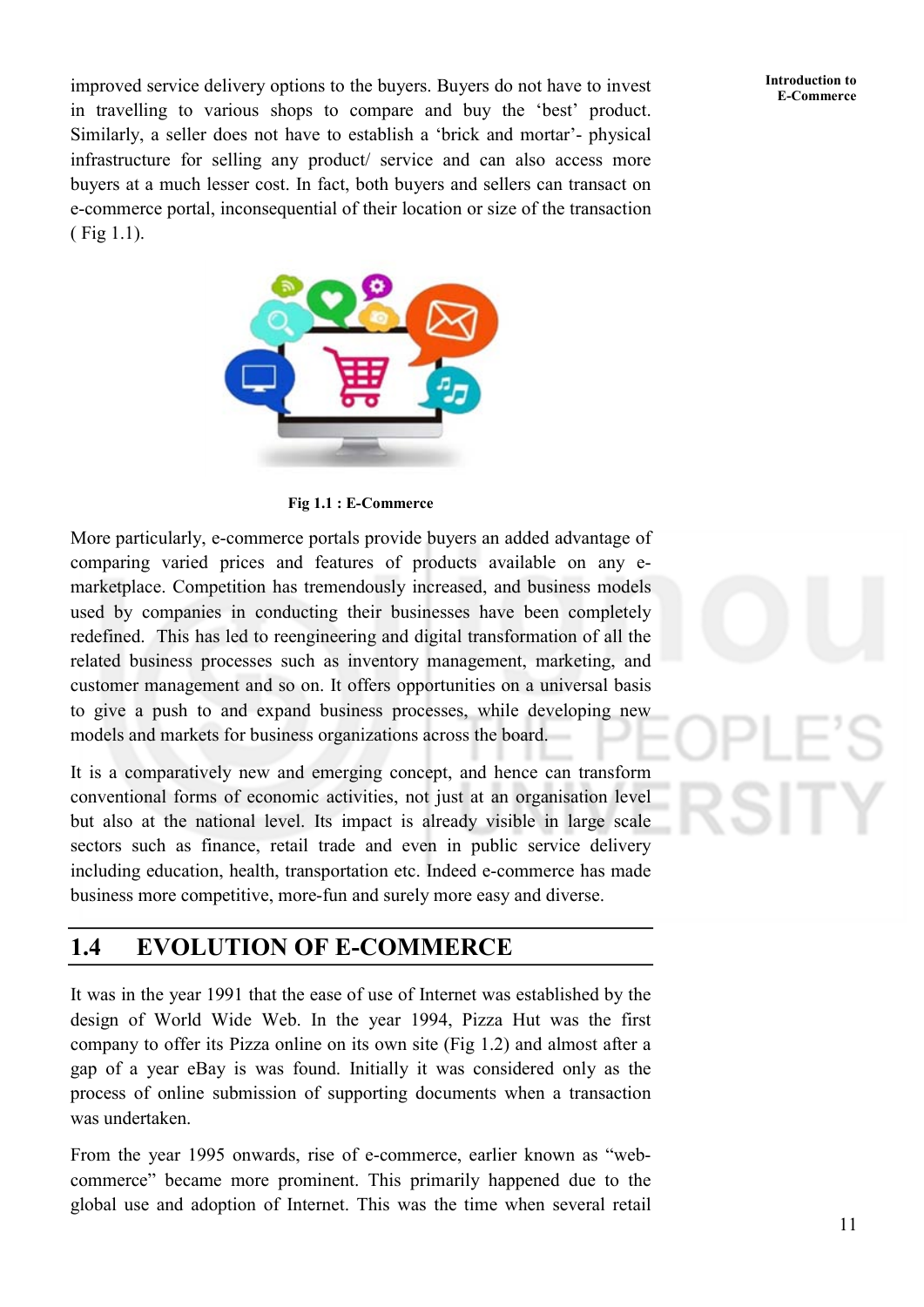websites had been planned and launched for sale/purchase of goods and services over internet.

However, this was not only to bounce back in next five years consistent success. In the late 1990s (1999), the dot.com bubble burst thereafter. More particularly, by the year 2005, the increase in online purchases on certain days became so much that the term "Cyber Mondays" was coined ( Fig1.2) . Based on review of literature, the initial milestones in e-commerce evolution are detailed herewith ( Fig1.2)



Source : Ferrera, Cécile; Kessedjian, Eowyne (2019) : Evolution of E-commerce and Global Marketing, International Journal of Technology for Business (IJTB), ISSN 2644-5085, Springwish Publisher, Bratislava, Vol. 1, Iss. 1, pp. 33-38, http://dx.doi.org/10.5281/zenodo.2591544

#### **Fig 1.2 : Evolution of e-Commerce (1994-2012)**

The growth of social media over the past few years too has ensured that the relationship between the sellers and the buyers is more engaging and more extensive.

**The Present :** At present, in the year 2021, Internet and digital devices such as smart phones and tablets have expanded the application of e-commerce to include global buyers and sellers. Most businesses, now have an online presence intensifying the price competition. Newer channels of distribution have been created leading to development of alternative business models for conducting transactions. The structure and nature of business firms have also changed. Promotions and online advertising have also become direct and targeted at the buyer.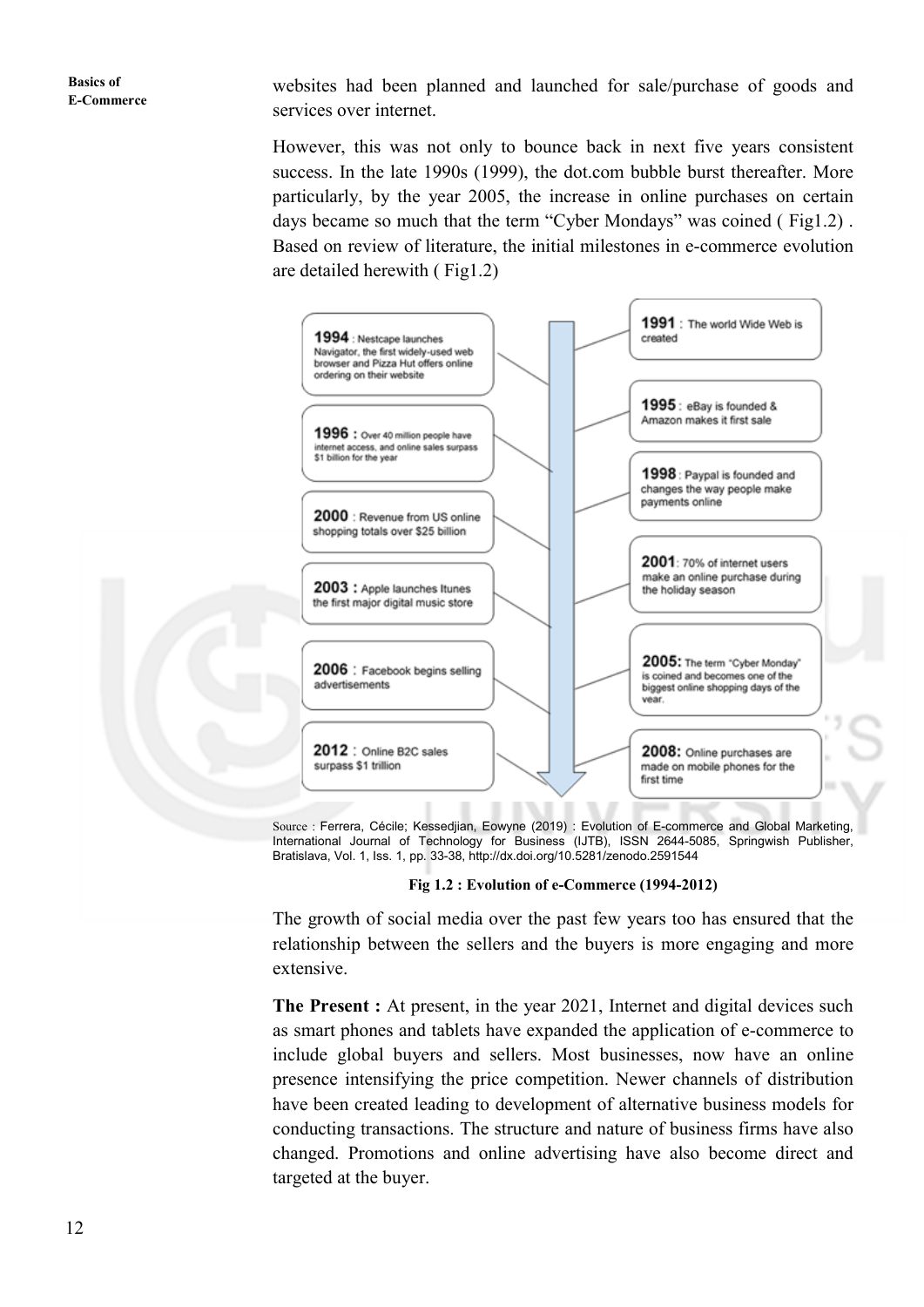As a result of all these changes, there is marked transformation in the prevalent trade practices, trade techniques, and standards having direct impact on the marketplace. It of all these changes, there is marked transformation in the trade practices, trade techniques, and standards having direct the marketplace.<br>
commerce brings out the possibility of better organized conduct of

Indeed, e-commerce brings out the possibility of better organized conduct of businesses, which offers not only the replacement of existing business strategies, but also the viability of complimentary business models to the businesses, which offers not only the replacement of existencies, but also the viability of complimentary business existing ones. We shall study that in the subsequent section.

# 1.5 TYPES OF E-COMMERCE

Many different models of electronic transactions exist in the world of ecommerce today. Generally, these are classified as- B2B (Business-to-Business), B2C (Business-to-Consumer), C2C (Consumer-to-Consumer), C2B (Consumer-to-Business), Administration), C2A (Consumer-to-Administration) and P2P (Peer-to-Peer), Direct to consumer (D2C) (Fig 1.3). B2G (Business-to-Government/



This classification is based on the nature of their transactions and are elaborated upon below:

### 1.5.1 B2B: Business-to-Business Model of E-Commerce

In business-to-business (B2B) type of e-commerce system, companies that are involved in the supply chain, such as a manufacturer selling a product to a wholesaler, the wholesaler selling the product to a retailer, all come together to conduct business with each other using a common portal. In such an instance, the manufacturer could have a website / web portal that could also be used by the wholesaler to place orders for the product; this order could then be processed and sent to the wholesaler. The wholesaler could further esaler, the wholesaler selling the product to a retailer, all come together nduct business with each other using a common portal. In such an nce, the manufacturer could have a website / web portal that could also led by th **Introduction to**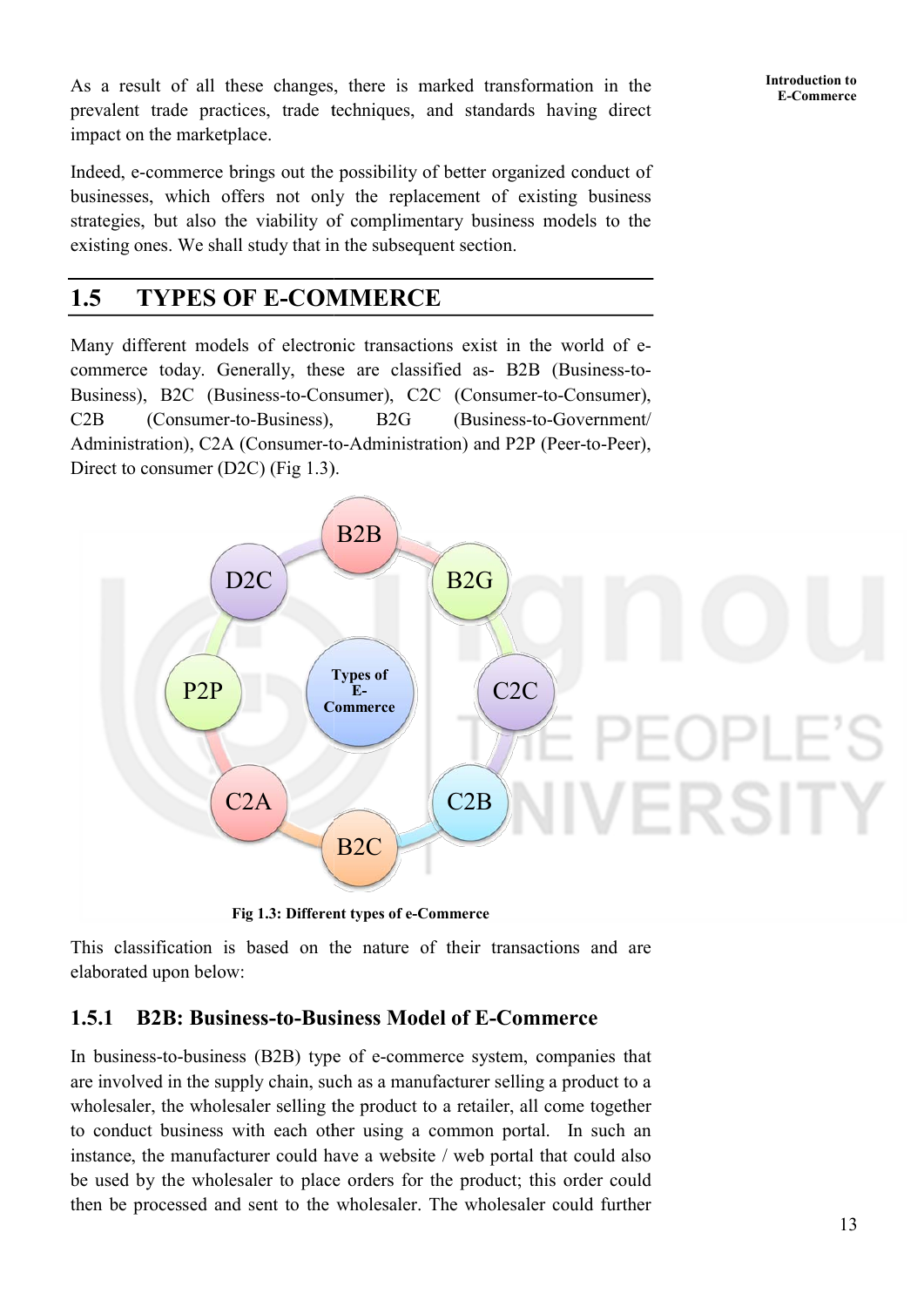use the same portal to advertise the product or take orders from a retailer for the same. This kind of business is called B2B type of e-commerce (Fig 1.4).



**Fig 1.4: B2B model** 

#### **1.5.2 B2C: Business-to-Consumer Model of E-Commerce**

This model of e-commerce is understood to be the process where a company or business sells their goods, services and products directly to the buyer using Internet. The buyer has the liberty of browsing through the Internet to filter, check and view products and then order them. After receiving an order, the company proceeds to process and send the order directly to the buyer.



**Fig 1.5: B2C Model** 

The above figure (Fig 1.5) shows the process followed in this model, the buyer can surf the web portals or mobile applications of the seller companies and directly order the products. After receiving the order, the seller company processes the same before sending it to the buyer. Hence, in this 'B2C' model of e-commerce, the company tries to sell a product directly to the buyer.

Popular examples of B2C are 'Amazon', and 'Flipkart'. It is important to note that majority of the e-commerce companies do not manufacture products or produce these services, but rather list them on their website/ web portal for payments.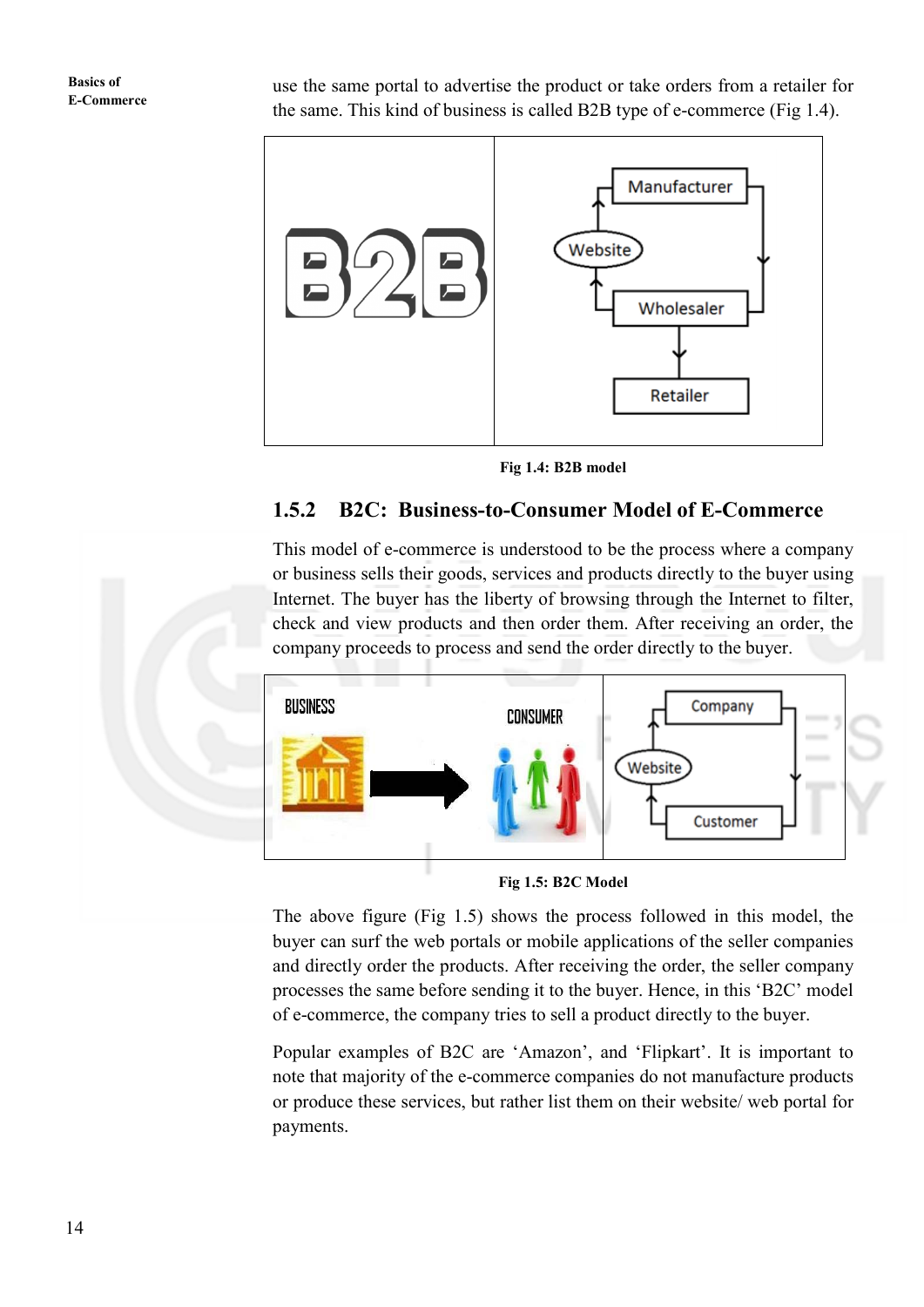# **E-Commerce 1.5.3 C2C: Consumer-to-Consumer Model of E-Commerce**

This form of e-commerce is understood to be a model where consumers sell goods, services and products to another consumer using web technologies and the internet. This model comprises the selling of a wide range of products including movable assets and properties.



**Fig 1.6: C2C Business Model** 

Companies such as 'Quicker', 'OLX' and so on are some examples of this model of C2C e-commerce.

#### **1.5.4 C2B: Consumer-to-Business Model of E-Commerce**

Unlike 'B2C' model, it is a type of commerce where consumers themselves provide goods, services and products to an organization (or business) as illustrated below.



**Fig 1.7: C2B Business Model**

There is another version of this model; in this version, the consumer create and utilize their own social media profiles (blogs etc) to link back to the product sold on the company's ecommerce website / web portal, thereby consumers facilitates the sale of company's products and are usually rewarded by these companies for doing so.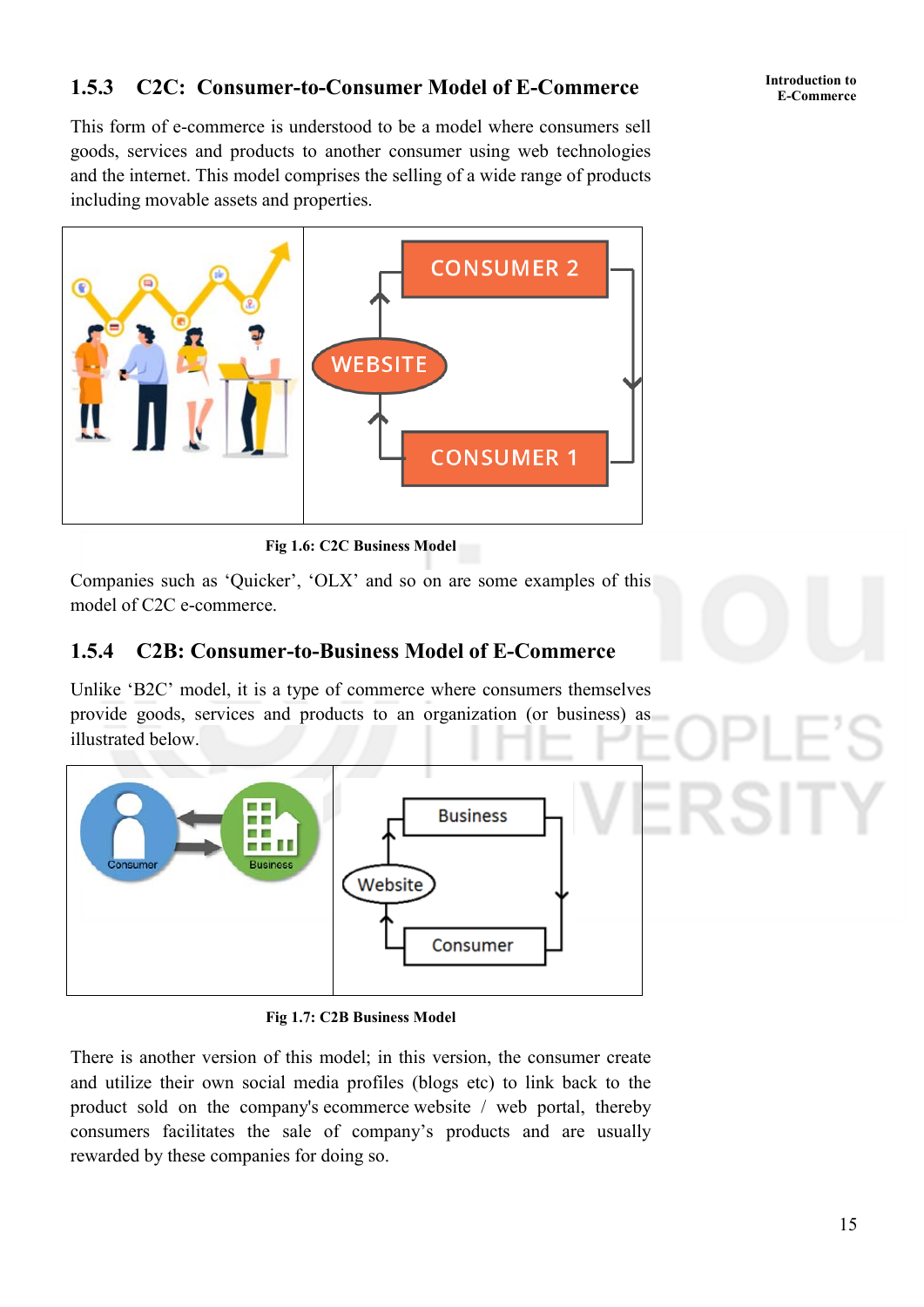#### **1.5.5 B2G: Business-to-Government Model of E-Commerce**

Business-to-government, also known as business-to-administration, refers to trade between the business sector as a supplier and a government body as a customer. This kind of e-commerce refers to the situation where businesses conduct commerce with the government; it is essentially a part of the 'B2B' model.



**Fig 1.8: B2G Business Model**

B2G business, as illustrated above ( Fig1.8) , is generally also referred to as public sector marketing, which indicates the marketing of products and services to various government agencies and various levels. The business network provides a platform to businesses to bid on government opportunities such as auctions, tenders and application submission and so on for various services etc. These activities are increasingly being conducted through the internet using real time bidding. " Government e-MarketPlace - GEM" portal by Government of India, is an example of the same.

### **1.5.6 C2A: Consumer-to-Administration Model of E-Commerce**

The model refers to the e-commerce process followed by the consumers when interacting directly with the government agencies. This may be in the form of payments, information access requests or feedback to various agencies among other things. Consumer to government/administration model for e-commerce is the ideal answer for establishing communication between the consumers and the government.



**Fig 1.9: C2A Business Model**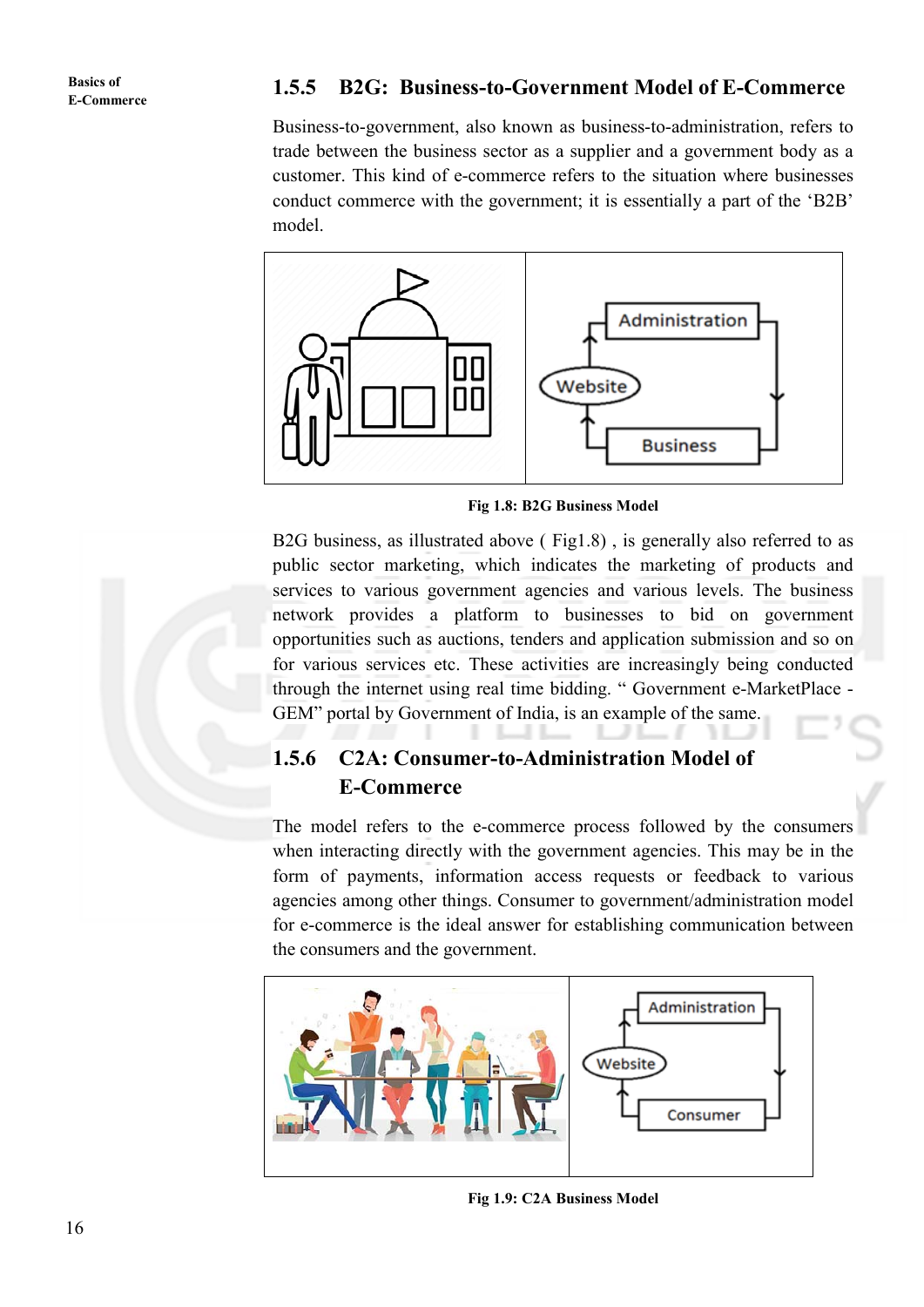**Introduction to** 

Examples of 'C2A' models include e-government applications such as **Introduction to**<br>E-Commerce payment of utility bills including electricity and water, tax payments, health insurance payments made using web and mobile applications. A simplified representation of the model is illustrated ( Fig1.9).

#### **1.5.7 P2P: Peer-to-Peer Model of E-Commerce**

P2P model is essentially a networked model of commerce without any intermediary. It is therefore a distributed platform enabling different individuals to partake in transactions with each other without an in-between third party. This model of network arrangement is different from the client server model where communication takes place from the central server.



**Fig 1.10: P2P Business Model**

The absence of a 'third party' may increase the risk of service not being delivered, service being of poor quality, delay or refusal of payment as well as exploitation of asymmetric information. This added risk generally results in increased transaction costs for the parties involved. Another variation of 'P2P' models could be without any economic transactions for buying and selling, but simply provide a platform or individuals to interact for various ends. These services may be operated as free non-profit services or generate revenue by advertising to users or by selling users data. Some examples of 'P2P' services are open-source software, online marketplaces, crypto currency and Blockchain, ridesharing and so on.

### **10.5.8 D2C: Direct-to-Consumer Model of E-Commerce**

Direct-to-consumer refers to selling products in a straight line to customers, bypassing any third-party retailers, wholesalers, or any other middlemen.

Direct-to-consumer companies are transforming how people shop. In the progression, these brands, spanning everything from detergent to sneakers, are radically changing consumer preferences and expectations. In addition to establish a direct relationship with customers, these brands are building a community of ambassadors on social media.

D<sub>2</sub>C brands are usually sold online only and specialize in a specific product category: Casper, Warby Parker, Everlane, Harry's, Outdoor Voices, AWAY, and Dollar Shave Club.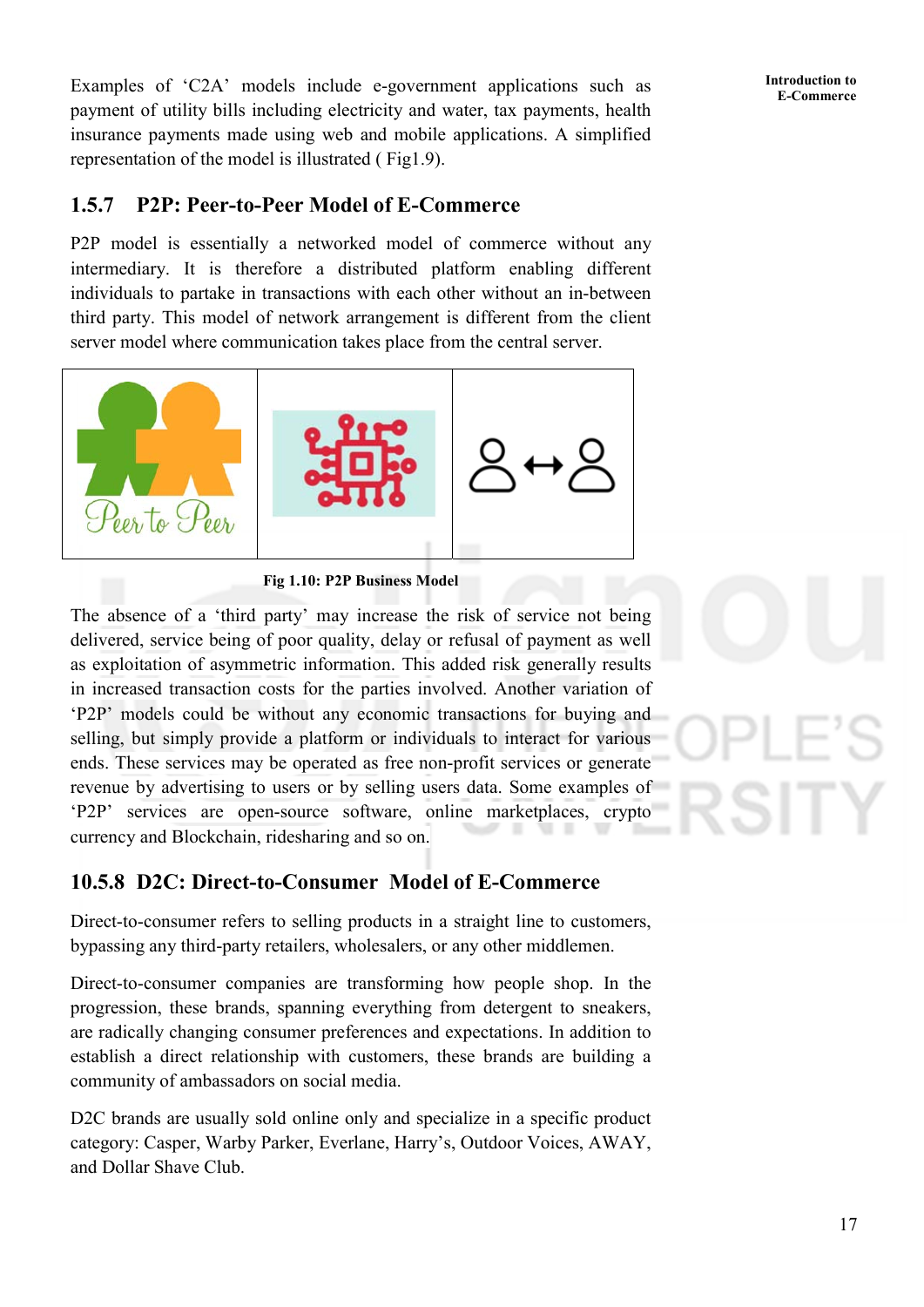

**Fig 1.11: D2C Business Model**

#### **Check Your Progress A**

- 1) State the type of E-Commerce system:
	- i) The companies involved come together to conduct business with each other.
	- ii) It is a type of commerce where a consumer provides goods, services and products to an organization or business.
	- iii) Business sells their goods, services and products directly to the consumer via the internet.  $-10$

 $22^{\circ}$  3.9%

iv) E-commerce process followed by the consumers when interacting directly with the government agencies. - 1

.....................................................................................................................

.....................................................................................................................

.....................................................................................................................

2) What do you mean by e-Commerce?

# **1.6 ADVANTAGES AND DISADVANTAGES OF E-COMMERCE**

There are no doubts in the minds of the stakeholders of e-Commerce about its ability to make businesses more profitable due to its capacity to sell goods, services online. At the same time, there are multiple factors to keep in mind too.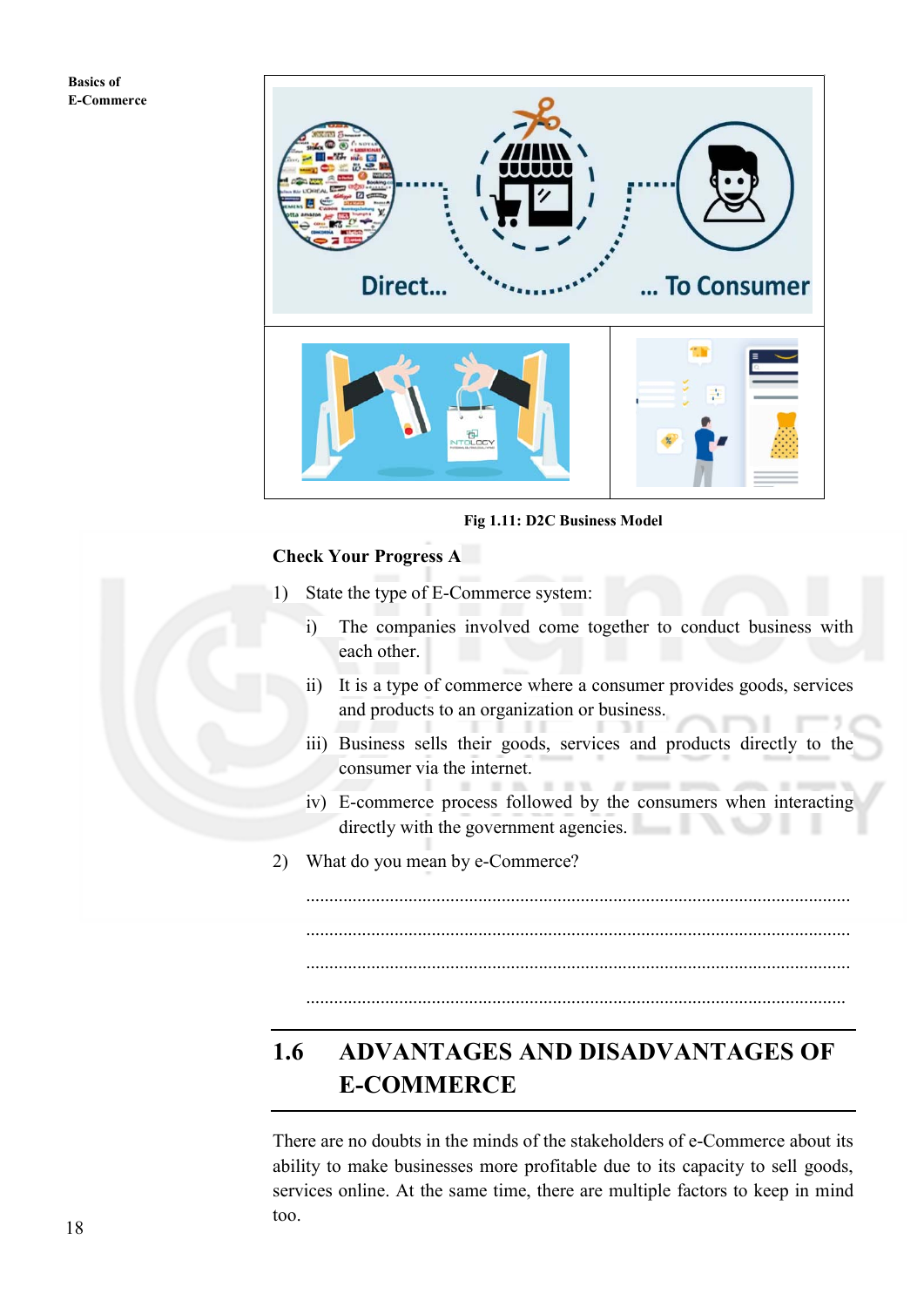## **Table 1.1: Comparative view of Advantages & Disadvantages Finite duction to**

| Advantages                           | <b>Disadvantages</b>                 |
|--------------------------------------|--------------------------------------|
| The e-shop is open 24 hours a day, 7 | When ordering a product online, it   |
| days a week.                         | often takes longer delivery time and |
|                                      | more shipping charges.               |
| Customers don't need to stand in     | Repaying your online purchase may    |
| queues of stores.                    | be more difficult than buying a      |
|                                      | traditional store.                   |
| Larger product selection.            | Online shopping will not be able to  |
|                                      | measure goods.                       |
| Possibility to shop from anywhere.   | Money security of the customers      |
|                                      | depend on their own vigilance.       |
| Attractive discounts are offered.    | Lack of privacy.                     |

It is necessary to look upon its advantages and disadvantages to be able to rationally decide and make strategic decisions.

#### **1.6.1 Advantages of E-Commerce**

The various advantages of E-Commerce are discussed below:

- **1. Accelerated buying process for saving time:** One of the problems conventional stores face is the delay in buying by a consumer during the problem of accessing a physical store which may or may not be available. E-Commerce overcomes this hurdle by aiding the consumer avail the specific product at their own pace and with ease. It helps the consumer choose from a wide range of products by making available goods from other chained stores as well, widening the net of available goods as well fast forward the process to process payments. With the availability of a wide range of options from a spectrum of vendors, e-Commerce not only aids in diversification of the marketplace, but also helps access the online global market. All these processes also aid in  $\mathcal{L}$ reducing travel and delivery time of the products.
- **2. Personalised store as per Consumer preference:** A major asset of conducting online business is the enhanced shopping experience. As each user is introduced to a different first page based on their location and advanced search for conducting a purchase. The consumer's history of purchases also reflects in the personalized experience of online commerce. This allows consumers to avail special services like benefits and discounts due to their loyalty, order history and so on, hence fulfilling customer expectations.
- **3. Reduce recurring cost while hiring virtual support resources:** One of the key factors that aids in reducing cost when it comes to e-commerce is the outsourcing of tasks to even different countries or employees for use to many other e-commerce businesses. This makes the presence of a company possible in multiple locations possible at a fraction of the cost of physical presence.

19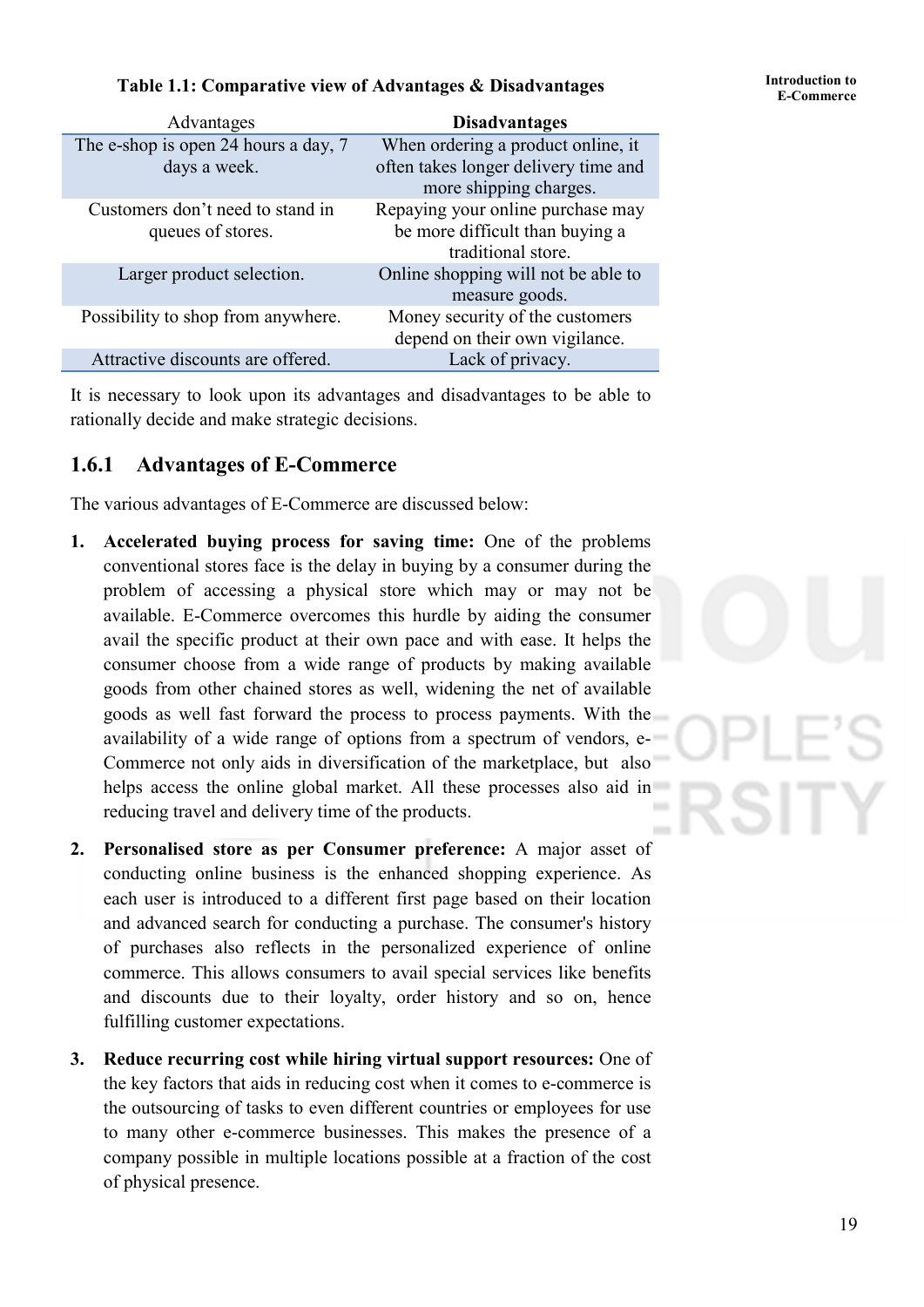- **4. Customers retargeting is easier:** Retargeting a customer is a key part of retaining a customer base. Below are some of the techniques which can be used to retarget customers:-
	- It is a good strategy to share a coupon when customers leave the checkout page.
	- By sending emails which are pitching upsell and cross-sell.
	- By redirecting the consumer to the desired web page or targeted advertisement based on Consumer data.
- **5. Easier to encourage an impulse buy:** Impulse buying is an important tool in the arsenal of the sellers where it works as a path for consumers to act as per their choices towards particular products. It plays on the psychological behaviour of humans where some of us have personality traits that encourage impulse buying. It is often because of the urge to feel good, and at the same time the attempt at deriving emotional value from certain products makes them feel good; or things that have an emotional value.
- **6. Reviews Available:** The review system allows the consumer to make decisions as well as pass judgement on a wide range of variables. The presence of positive comments or a higher rating of one's business not only adds value, it also builds trust of the consumer on the product as well as the business. This not only projects the business as transparent, it helps the consumer to voice their opinion about their choices in products.
- **7. Detailed information available for the consumer:** The availability of detailed information is one of the key strengths of e-commerce. All consumers are always seeking detailed insights into the product they are interested in as it aids them in making an informed decision. The availability of information allows the consumer to gauge the relevance and value of the product or service according to their needs. It is the detailed description of the product that helps the consumer to make a confident choice according to their requirements.
- **8. Quality service at reasonably low operation cost:** Operational costs are a major expenditure when it comes to asserting the physical presence of any businesses. Usually for a business to maintain a physical presence, they have to pay a lot of money in the form of rent, salaries for employees, maintenance and other expenses. E-Commerce plays an important role in reducing the cost of operations significantly by eliminating a significant part of that expense as the business does not have to rely on a physical presence to provide quality service.
- **9. Quick and affordable marketing:** E-commerce provides a cost effective way to businesses for marketing anything effectively. This is in contrast to the expensive and time consuming processes used in physical marketing practices. Some pointers for understanding marketing techniques are listed below: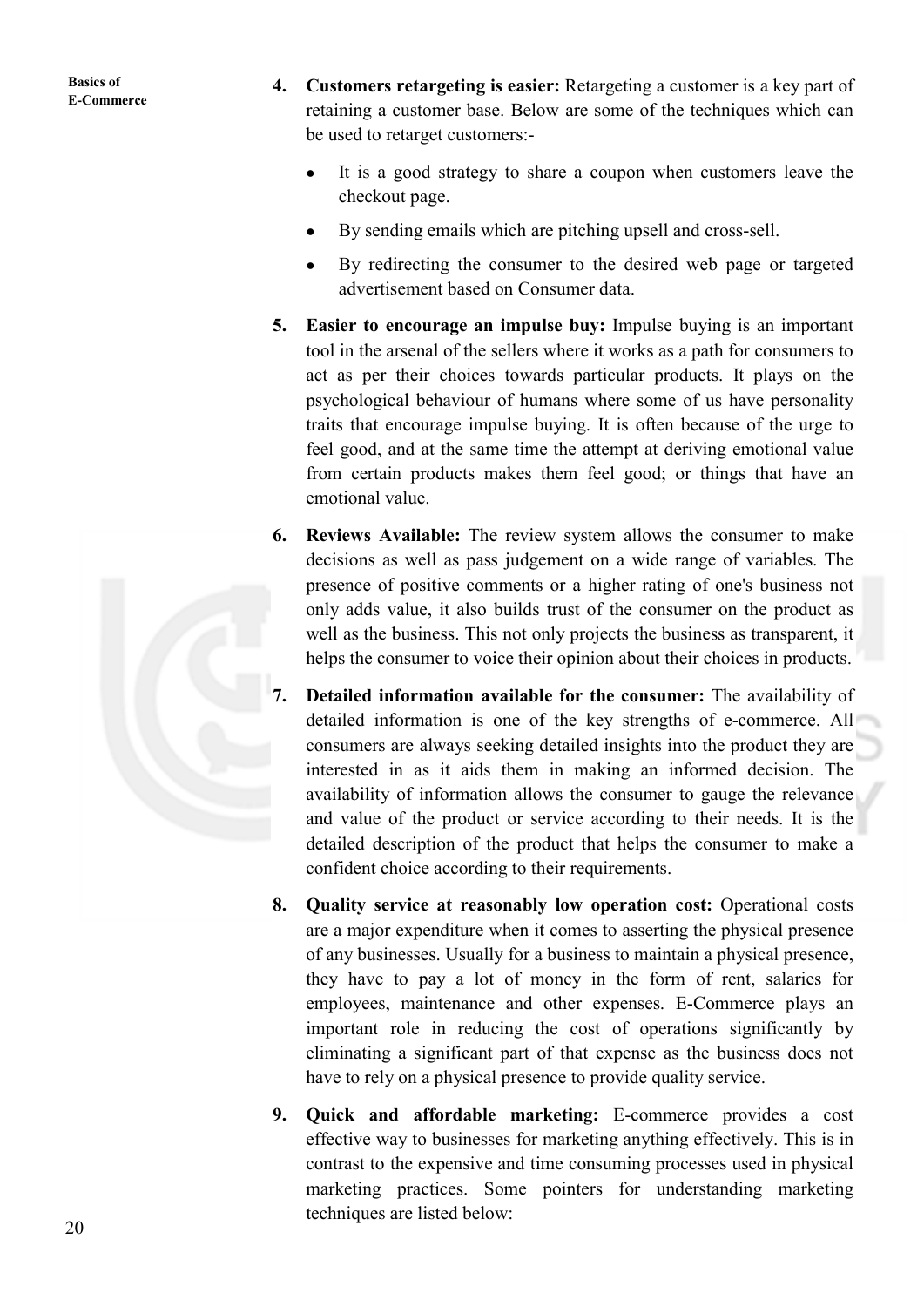- **E-Commerce** Availability of quality content for attracting the customers, it is an **E-Commerce** important factor for being more visible or noticeable in the market.
- Creative marketing videos explaining the product and services for better understanding.
- Social networking is important for asserting one's presence everywhere and helps in the development of popularity for a product.
- Employing different tricks to reach the customers, which is easy through digital marketing techniques.
- **10. E-Commerce has flexibility with 24/7 service capability:** Flexibility in terms of both accessibility and affordability are major areas where Ecommerce is powerful than conventional stores and retail spaces as it allows the service to consumer 24/7. It is not only the capability of providing a shopping option round the clock, E-Commerce also helps consumers with chat support, provide recommendations and identify products being sought by the consumer at any time and place.

#### **1.6.2 Disadvantages of E-Commerce**

The various disadvantages of E-Commerce are discussed below:

- **1. Lack of personal touch:** One of the thing that play a huge role in consumer satisfaction is the ability to personally view and touch any product. It is an important factor when it comes to customer satisfaction as even the best detailed, expressed and explained products can fail to convince and attract the consumer.
- **2. Unsure about the quality:** When it comes to purchasing products online, it is difficult for the consumer to determine its quality. It is also common knowledge that there has been malpractice when it comes to fake reviews to artificially boost sales and of a low quality or faulty product.
- **3. Late Delivery:** One of the assurances of businesses practicing E-Commerce is the delivery time of the product. There are a whole range of issues that can arise when it comes to the delivery of the purchased product; hence businesses avoid giving exact delivery dates and try providing windows for the same. Many times, this results in the consumer waiting for the product for more than the assured period of time.
- **4. Difficulty in purchasing some products:** Some precious products such as gold and customised products like made-to-order furniture (because of measurement issues) are difficult to be purchased online . Trust is an important factor when it comes to these products, and the lack of ability to verify them physically could serve as a hindrance in purchasing such products online.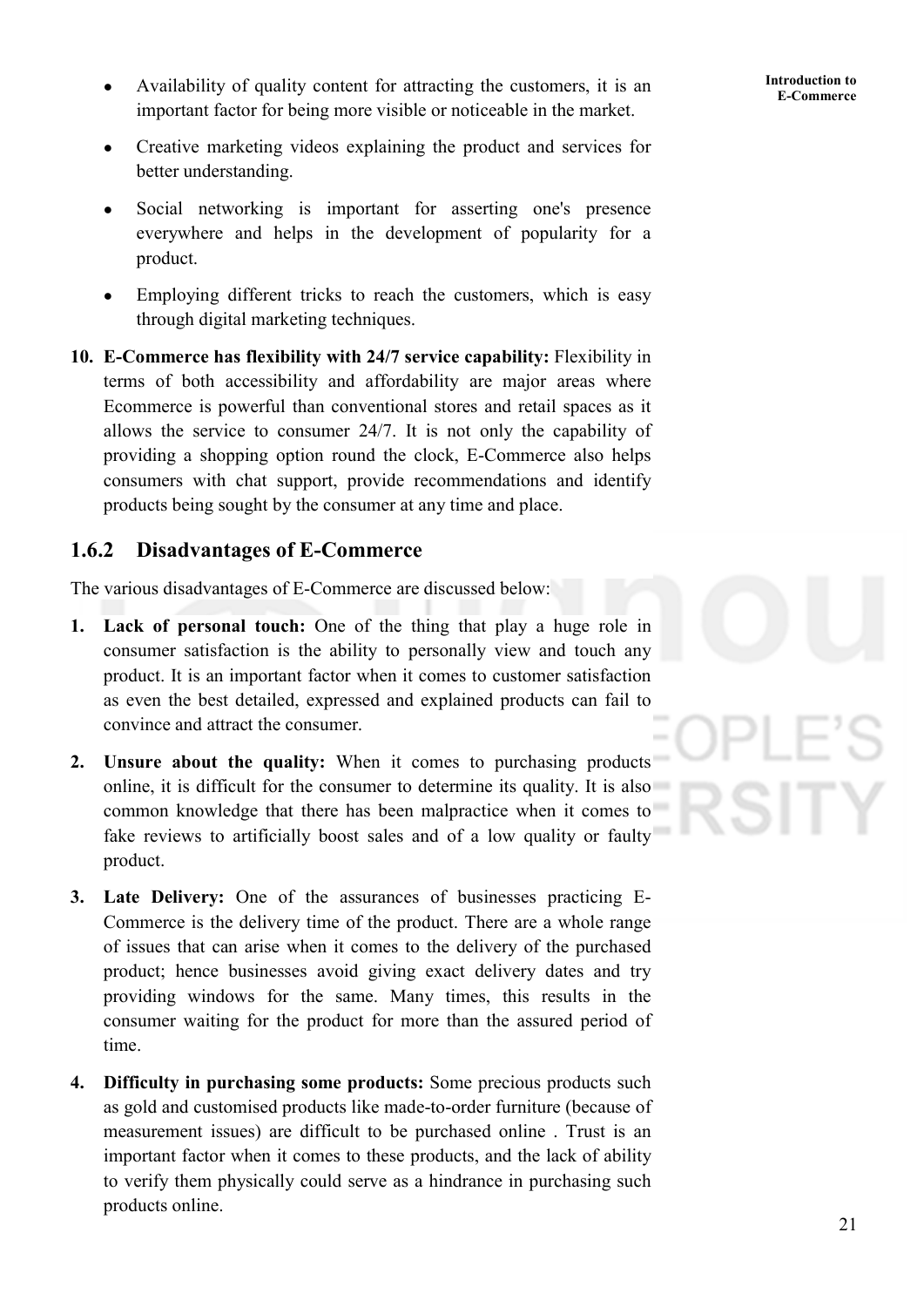- **5. Site crash issues:** There is still some uncertainty when it comes to the functioning of servers and the availability of round the clock and quality internet service. This can create a lot of hindrance from sales perspective, and can result in loss of consumers as they might have to wait for an unspecified period of time to proceed with transactions.
- **6. Cybercrime and Data privacy issues:** Last but not the least, ecommerce is prone to cyber security threats as well as data breaches typical to the cyber world. E-commerce web portals than any other online information, as these sites/portals store users' data including financial and other personal details of the buyers and the sellers. Hence there is a constant challenge of securing this data from a wide range of security challenges including malware, hacking, ransom ware as well as misuse of personal sensitive information / preferences for targeted marketing / campaigning etc.

#### **Check Your Progress B**

1) What are the techniques which can be used to retarget customers?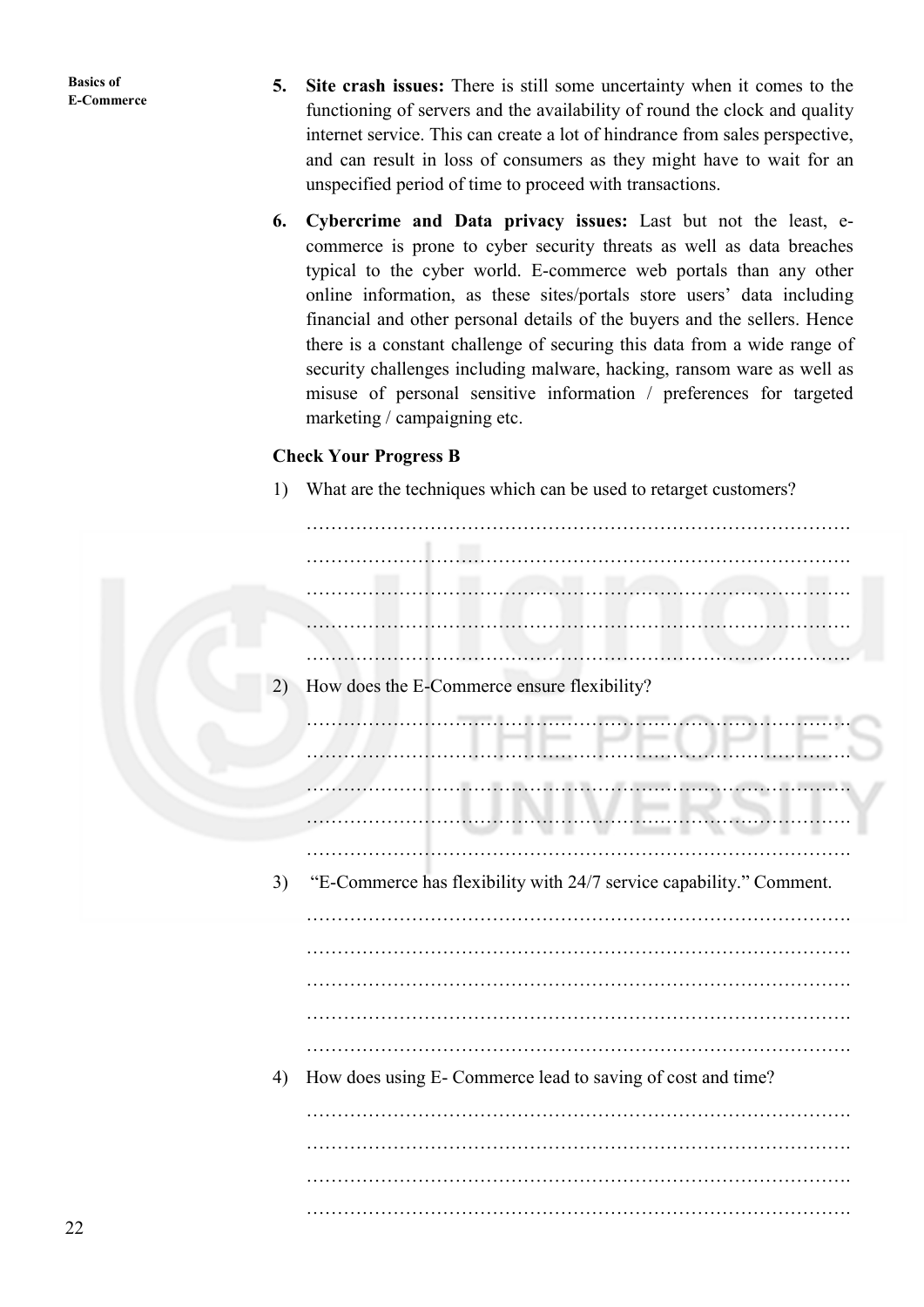# **1.7** LET US SUM UP E-Commerce

E-commerce is a concept that explains and elaborates upon the idea of buying and selling of products, goods, services and information using computer including Internet.

There are various advantages of e-commerce for the buyers such as it provides detailed information, accelerates buying process, personalises store as per their preferences, reduces recurring cost, while hiring virtual support resources for the consumer, etc.

For the sellers, it offers opportunities to expand business processes, reach new customers, and reduce costs while developing new models and markets for business organizations across the board.

Generally, there are eight different types of e-commerce models namely; B2B (Business-to-Business), B2C (Business-to-Consumer), C2C (Consumer-to-Consumer), C2B (Consumer-to-Business), B2G (Business-to-Government/ Administration), C2A (Consumer-to-Administration) and P2P (Peer-to-Peer) and D2C (Direct-to-Consumer).

There are various disadvantages of e-commerce such as it lacks personal touch, when it comes to purchasing products online, it is difficult for the consumer to determine its quality.E-commerce is prone to cybercrime and unauthorised data access typical to the cyber world.

### **1.8 KEYWORDS**

- **B2B (Business-to-Business):** This form of E-Commerce is understood to be of the kind that takes place between companies. In the Business-to-Business type of E-Commerce system, the companies involved come together to conduct business with each other.
- **B2C** (Business-to-Consumer): This model of E-Commerce is understood to be the process where a company or business sells their goods, services and products directly to the consumer via the internet.
- **C2A (Consumer-to-Administration):** The model refers to the E-Commerce process followed by the consumers when interacting directly with the government agencies.
- **C2B** (Consumer-to-Business): It is a type of commerce where a consumer provides goods, services and products to an organization or business.
- **C2C (Consumer-to-Consumer):** This form of E-Commerce is understood to be a model where consumers sell goods, services and products to another consumer via web technologies and the internet.
- **D2C (Direct-to-Consumer):** The D2C e-commercemodel quite literally "cuts out" the middleman. D2C e-commerce is when the manufacturer/